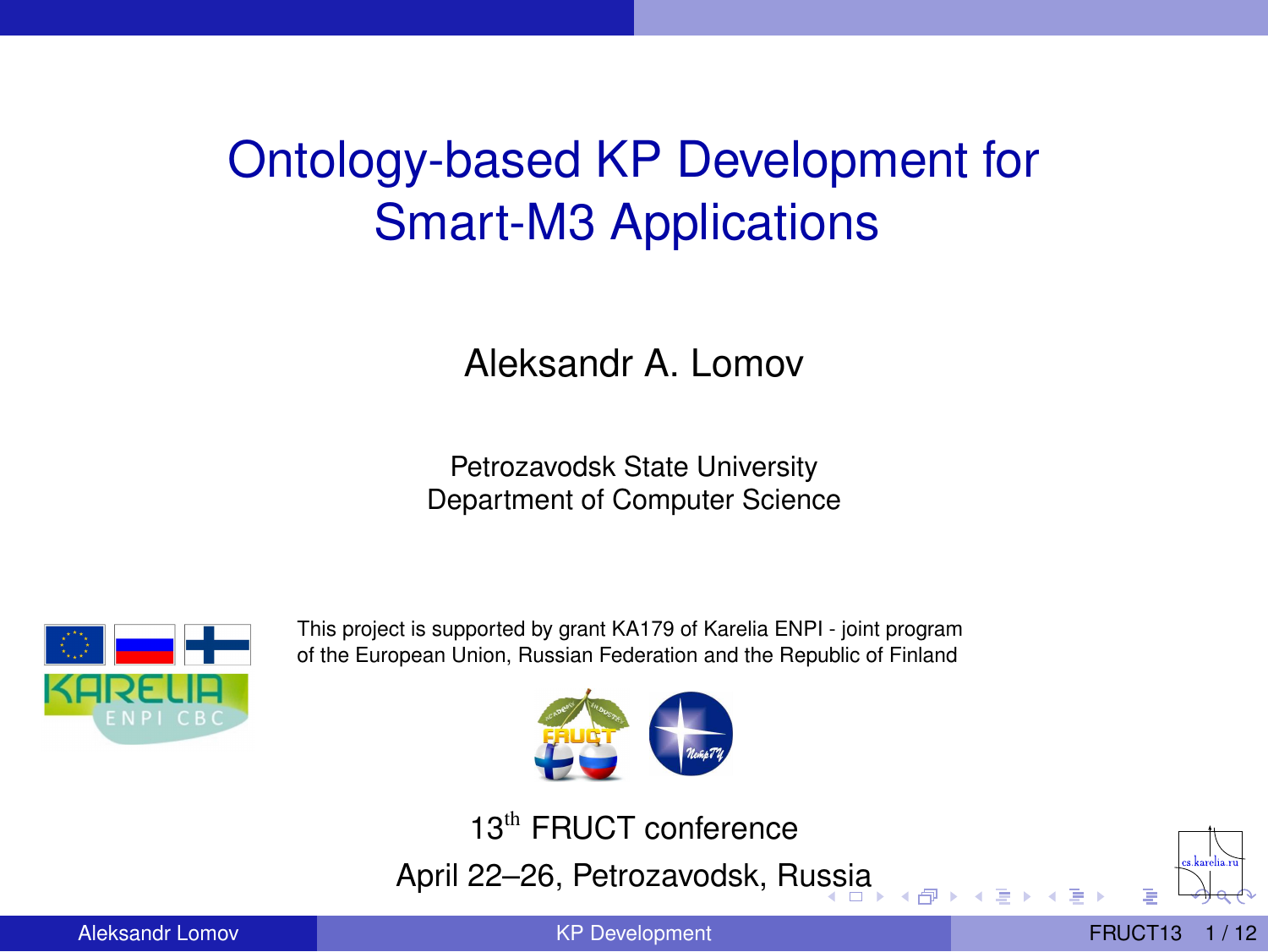## Smart-M3 Platform

- Smart spaces provide a shared view of resources
- Semantic information brokers (SIBs) maintain smart space content in low-level RDF triples
- **Application consists** of several knowledge processors (KPs) running on various devices



Smart-M3: **M**ultidomain, **M**ultidevice, **M**ultivendor

<span id="page-1-0"></span>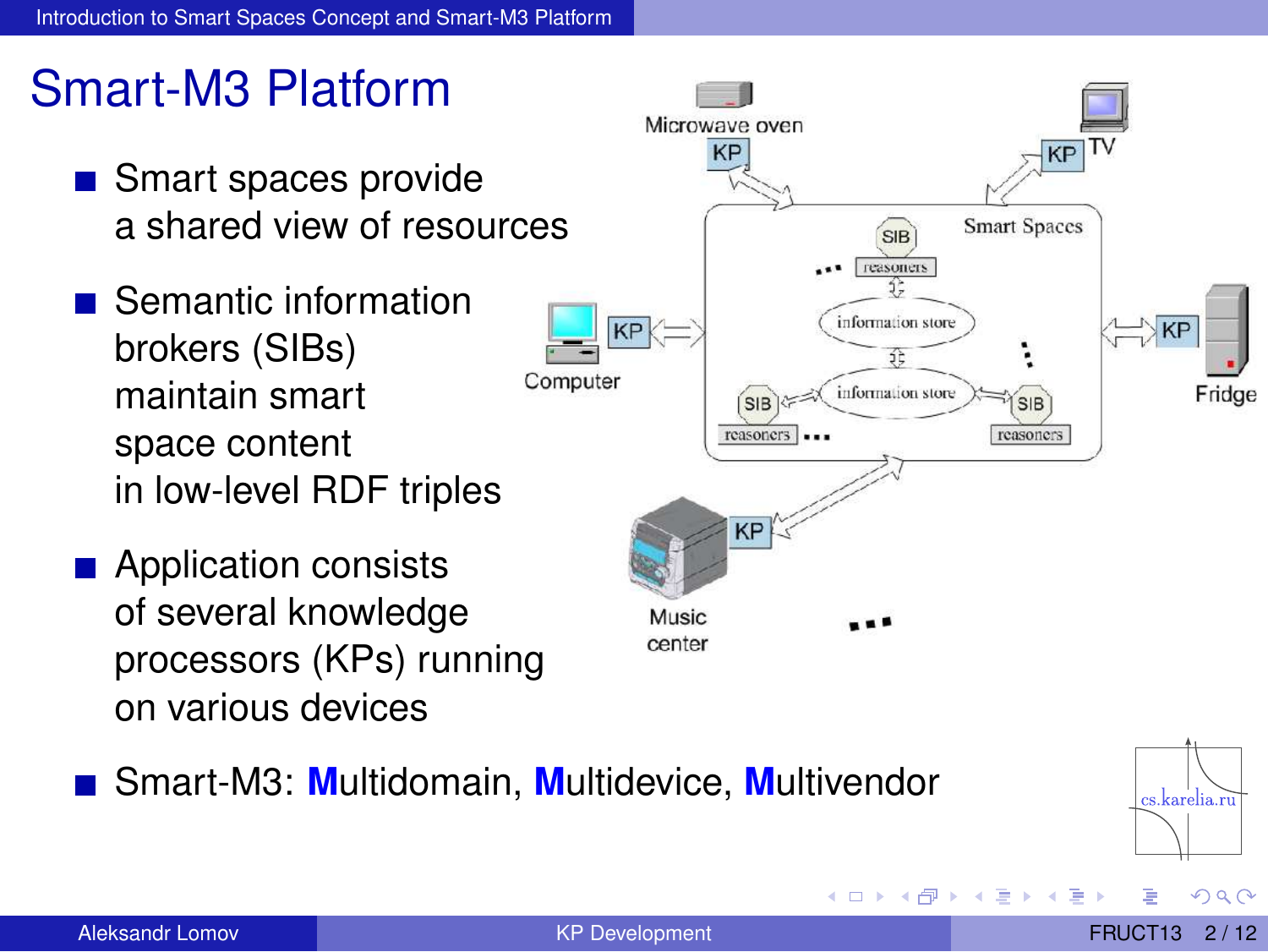## Knowledge processors

Each KP is an agent sharing ad-hoc knowledge across numerous domains

KP development approaches: Low-level (RDF triple)

■ KP ↔ **RDF-Triples** ↔ Smart Space

High-level (OWL ontology object)

KP ↔ **Ontological objects** ↔ RDF-Triples ↔ Smart Space

<span id="page-2-0"></span>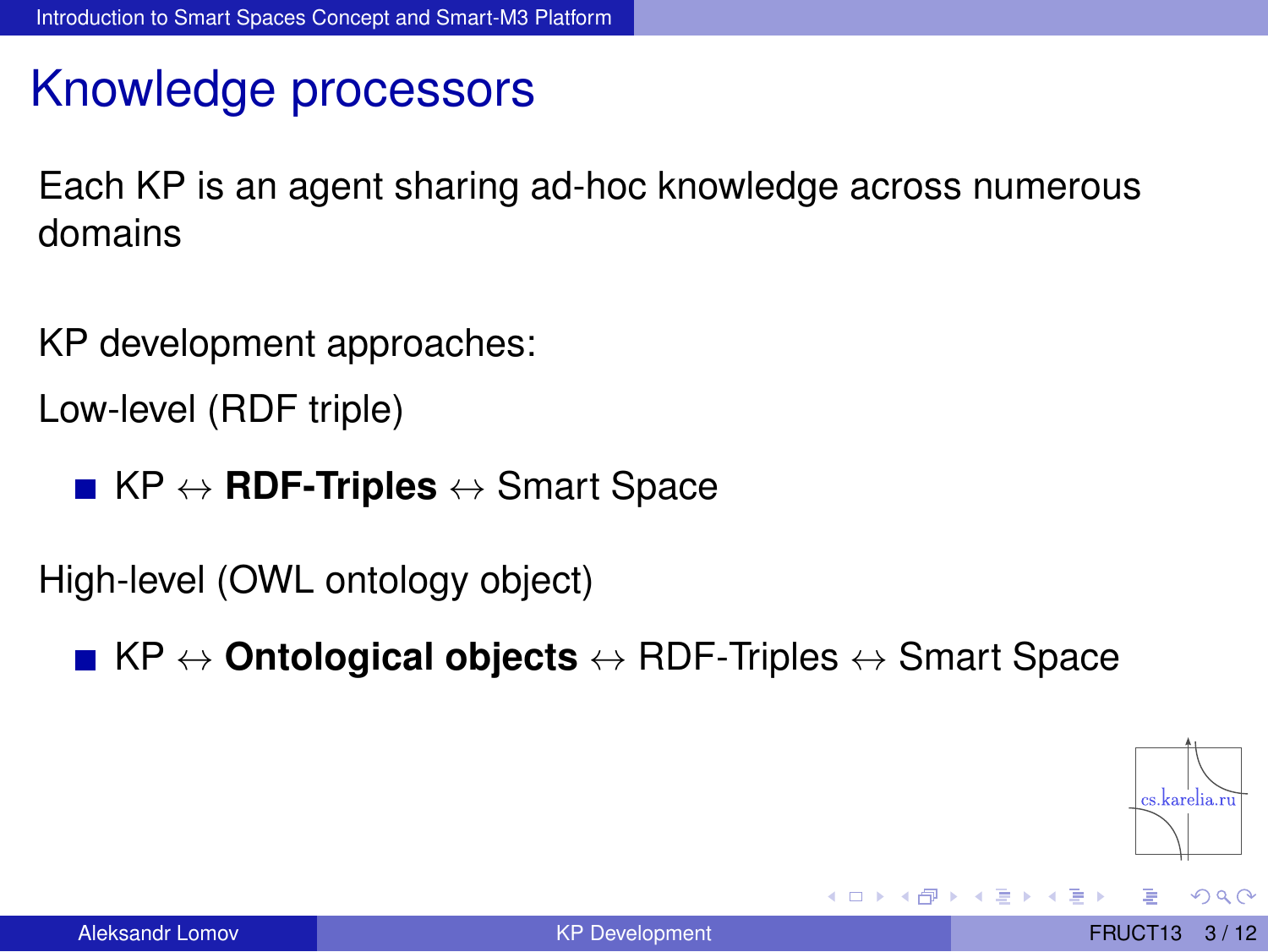### SmartSpace access

<span id="page-3-0"></span>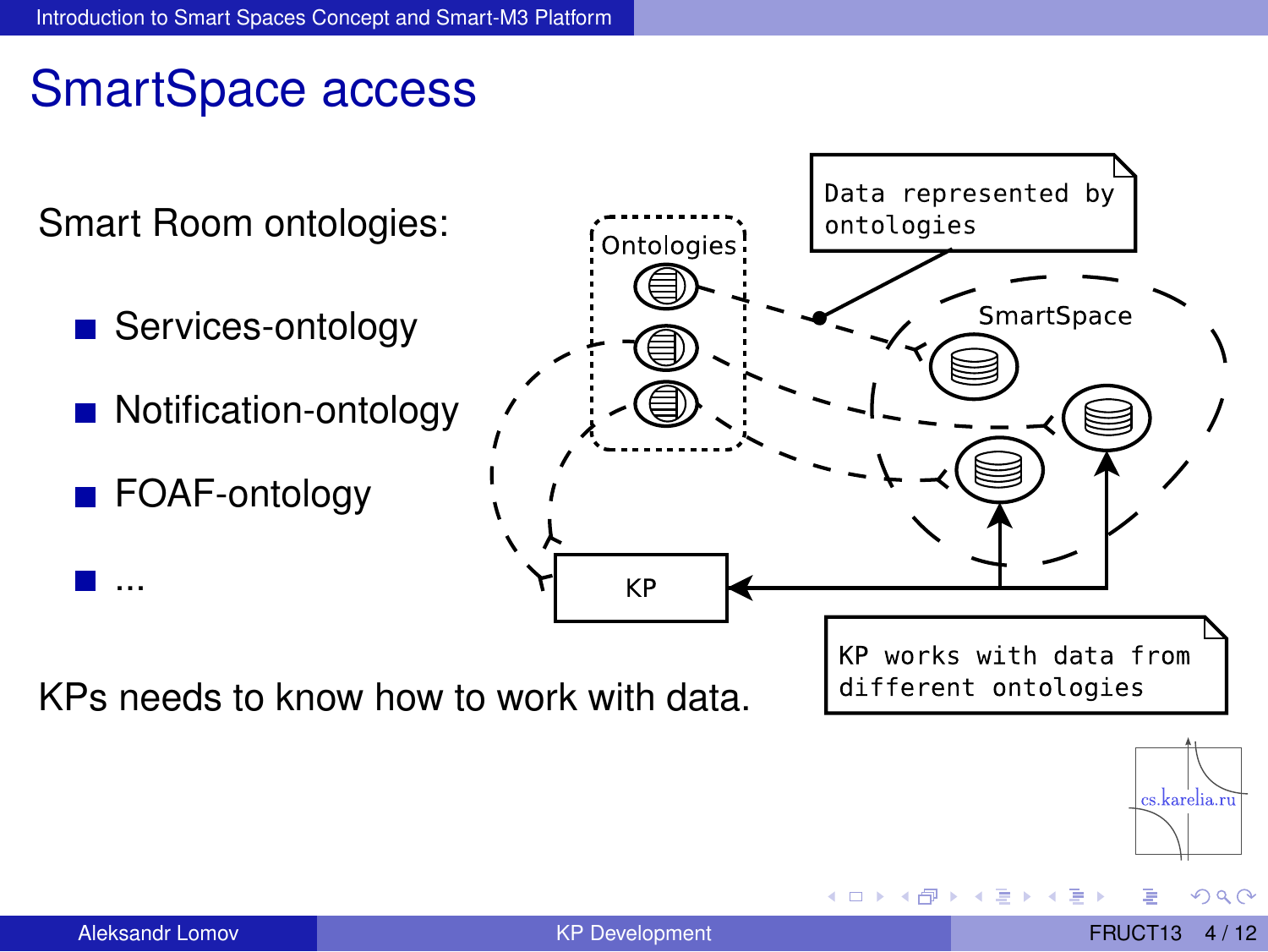## Property dependencies



KPs works with several properties as with one.



<span id="page-4-0"></span> $\Omega$ 

 $+ \Box + 4 \Box$ 

×. Þ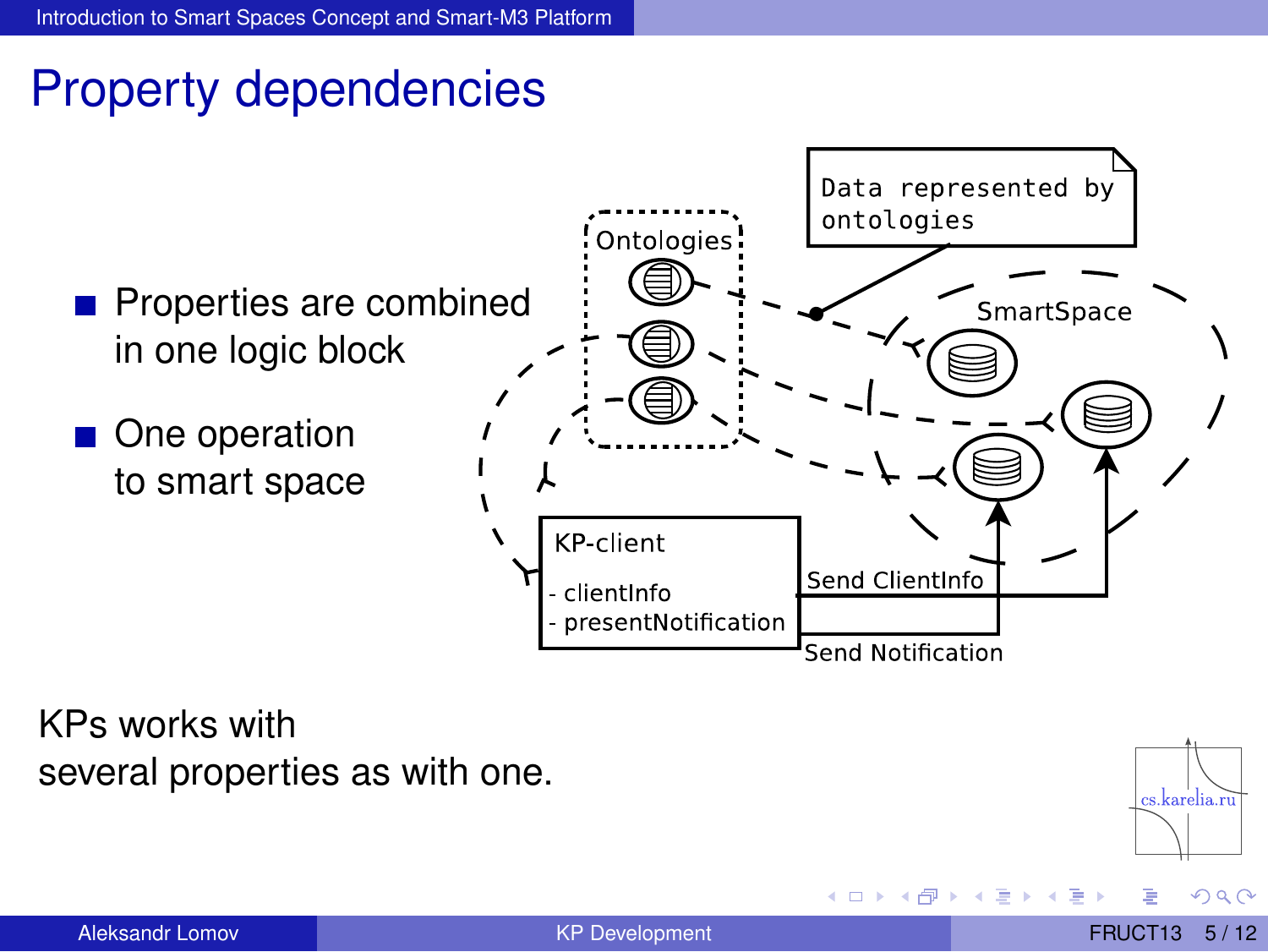## SmartSlog SDK

- **Library generator for** Smart Space ontology
- Mapping OWL to code (C, C#):
	- $\triangleright$  KP uses ontology library
	- ► ontology abstractions in API
	- $\triangleright$  low-level KPI is hided
- High-level communication primitives
	- $\triangleright$  session
	- $\blacktriangleright$  knowledge patterns
	- $\blacktriangleright$  subscription

#### KP programmer can think in abstract ontology terms!



 $+ \Box + 4 \Box$ 

<span id="page-5-0"></span> $\Omega$ 

 $\rightarrow$   $\pm$ 

cs.karelia.ru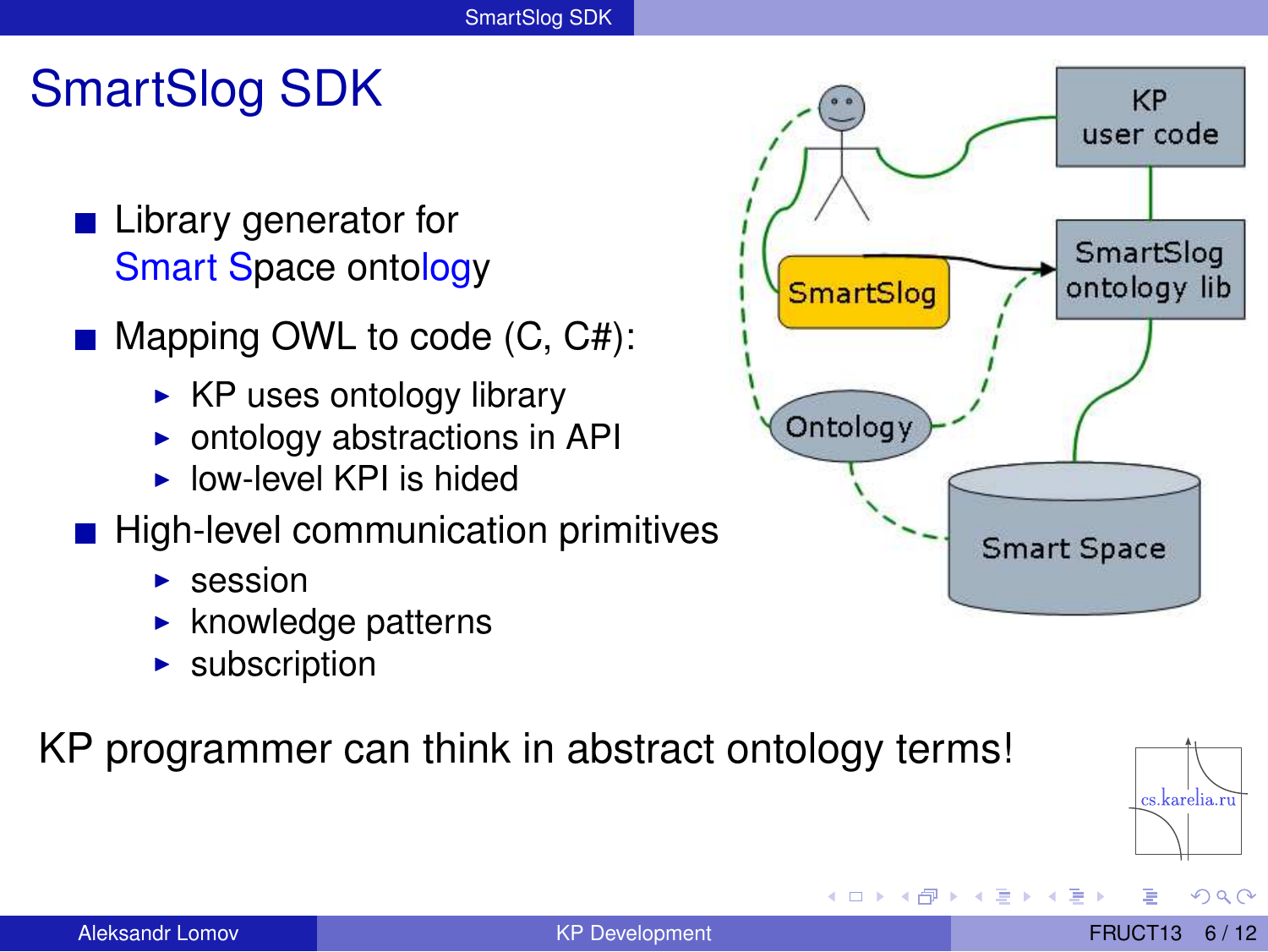#### Generation scheme

<span id="page-6-0"></span>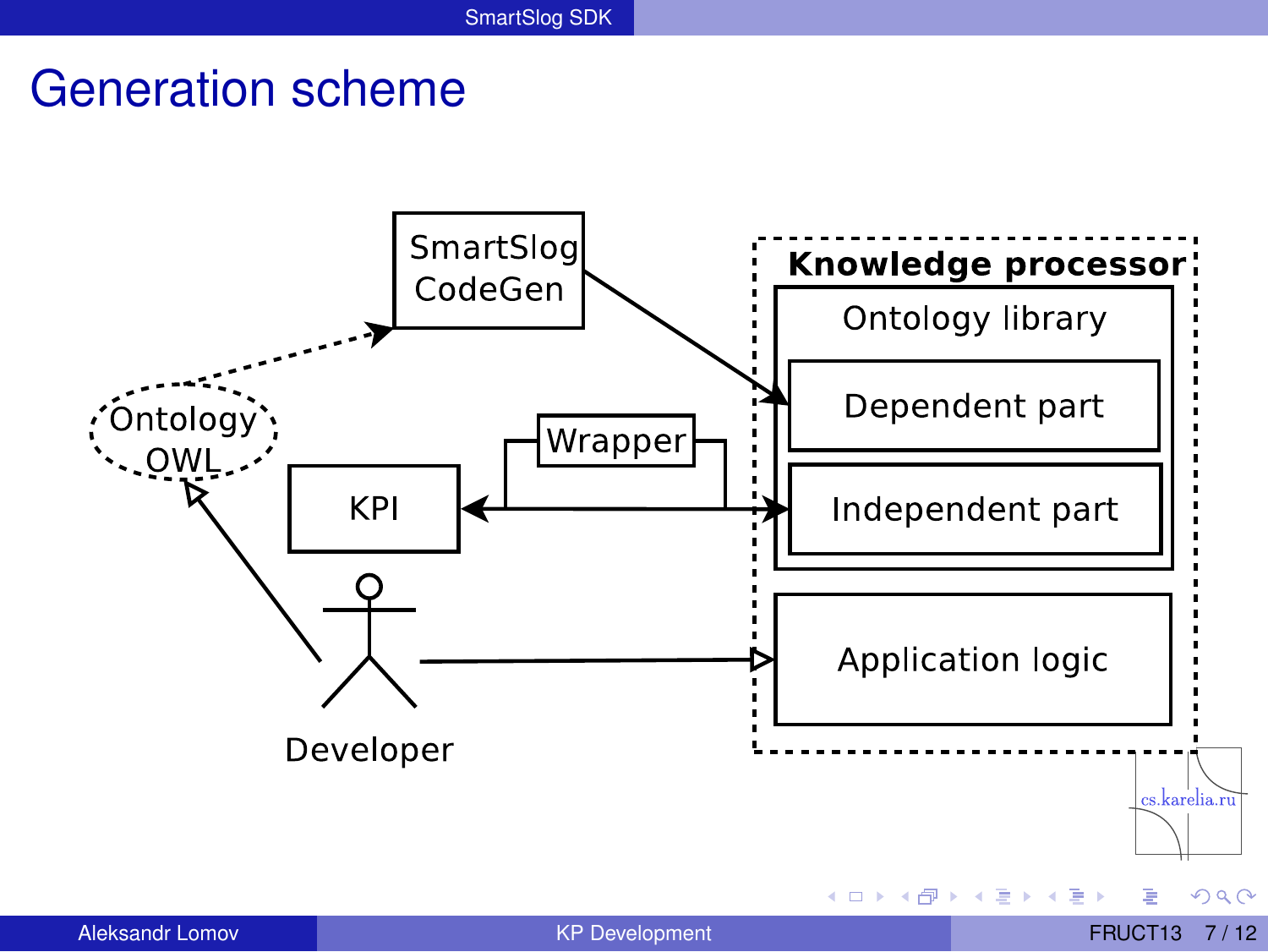#### Code Generation

- **Java-based CodeGen**
- Mapping OWL Ontology to target code for KP
- Static templates/handlers scheme
- **Templates** are "pre-code" of data structures
	- $\blacktriangleright$  implementation of ontology classes
	- $\triangleright$  implementation of properties for classes
	- $\triangleright$  tags  $\langle$  hame) instead of proper ontology names
- **Handlers** transform templates into final code
	- $\blacktriangleright$  Replacing tags with the names taken from the ontology
	- $\blacktriangleright$  Executed when the ontology graph is analyzed

<span id="page-7-0"></span>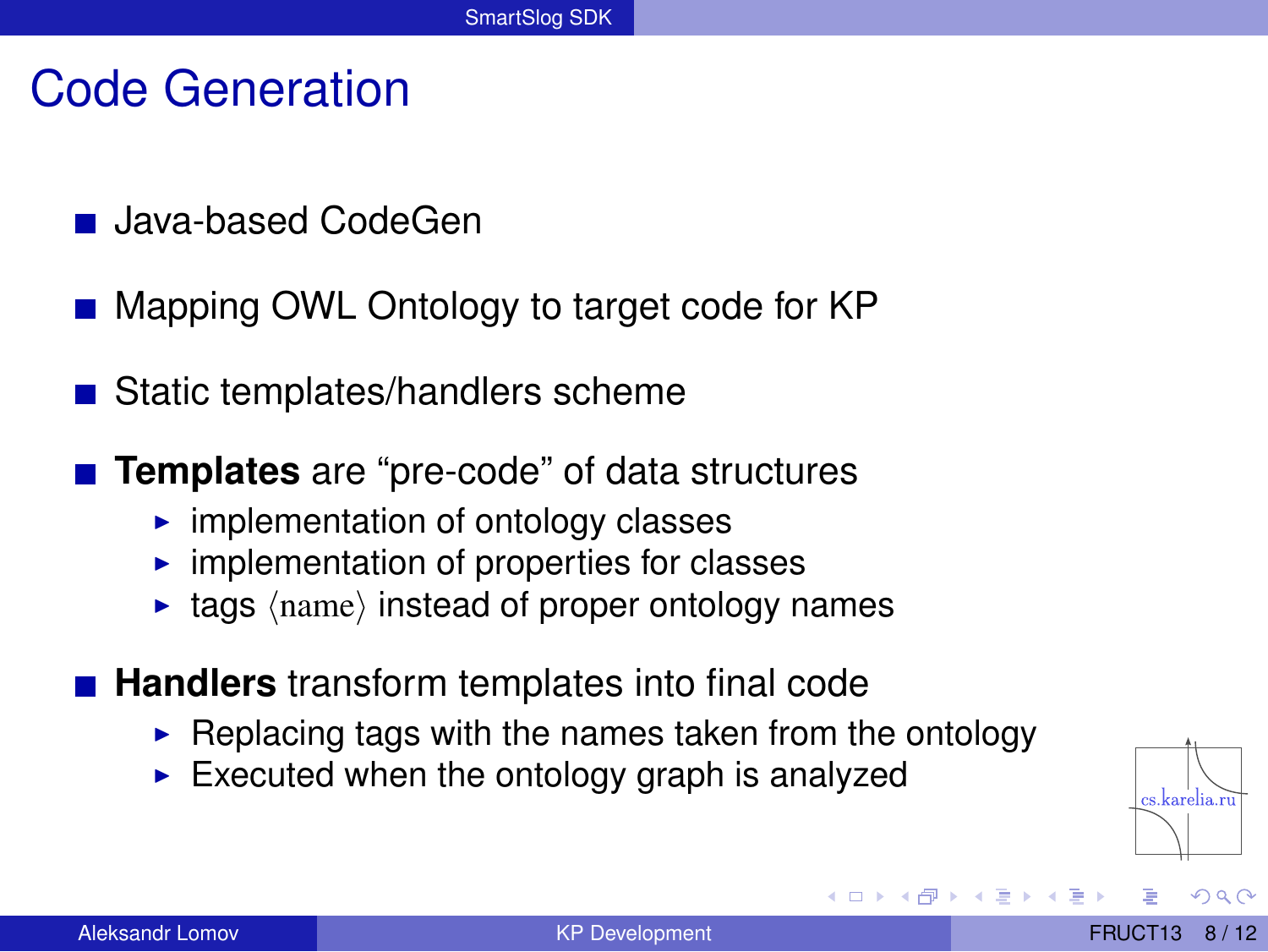#### Extended schemes for KP generation



Protege is a free, open source ontology editor and knowledge-base framework cs.karelia.ru

 $1\sqcap$   $1\sqcap 1$ 

→ 重き→ 重き

<span id="page-8-0"></span> $QQ$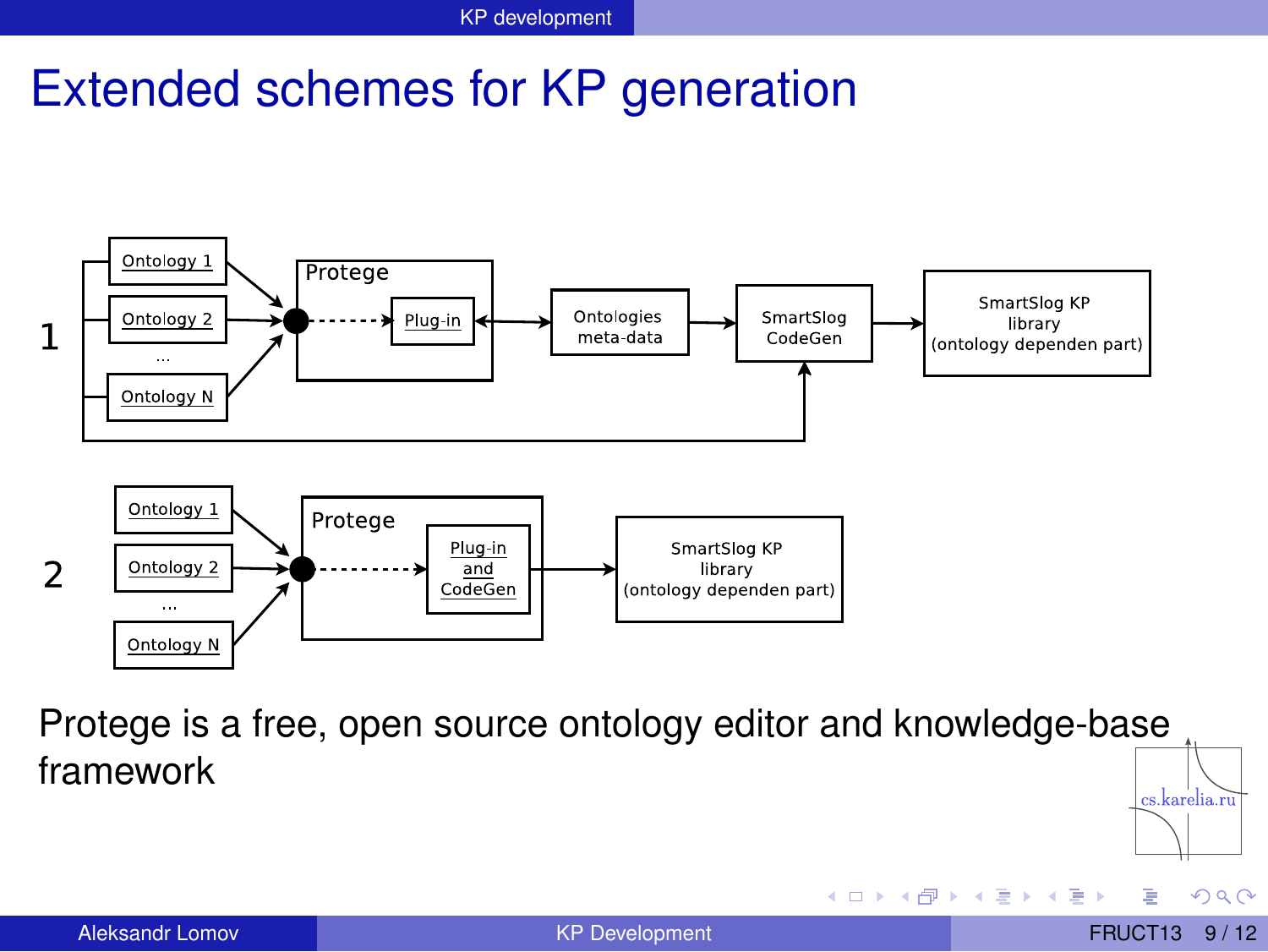

Partial integration is based on extended genereation scheme. A meta-data — filter-file (created with Protege plug-in).



<span id="page-9-0"></span> $\Omega$ 

 $\leftarrow$ 

4 m k 1

医全国医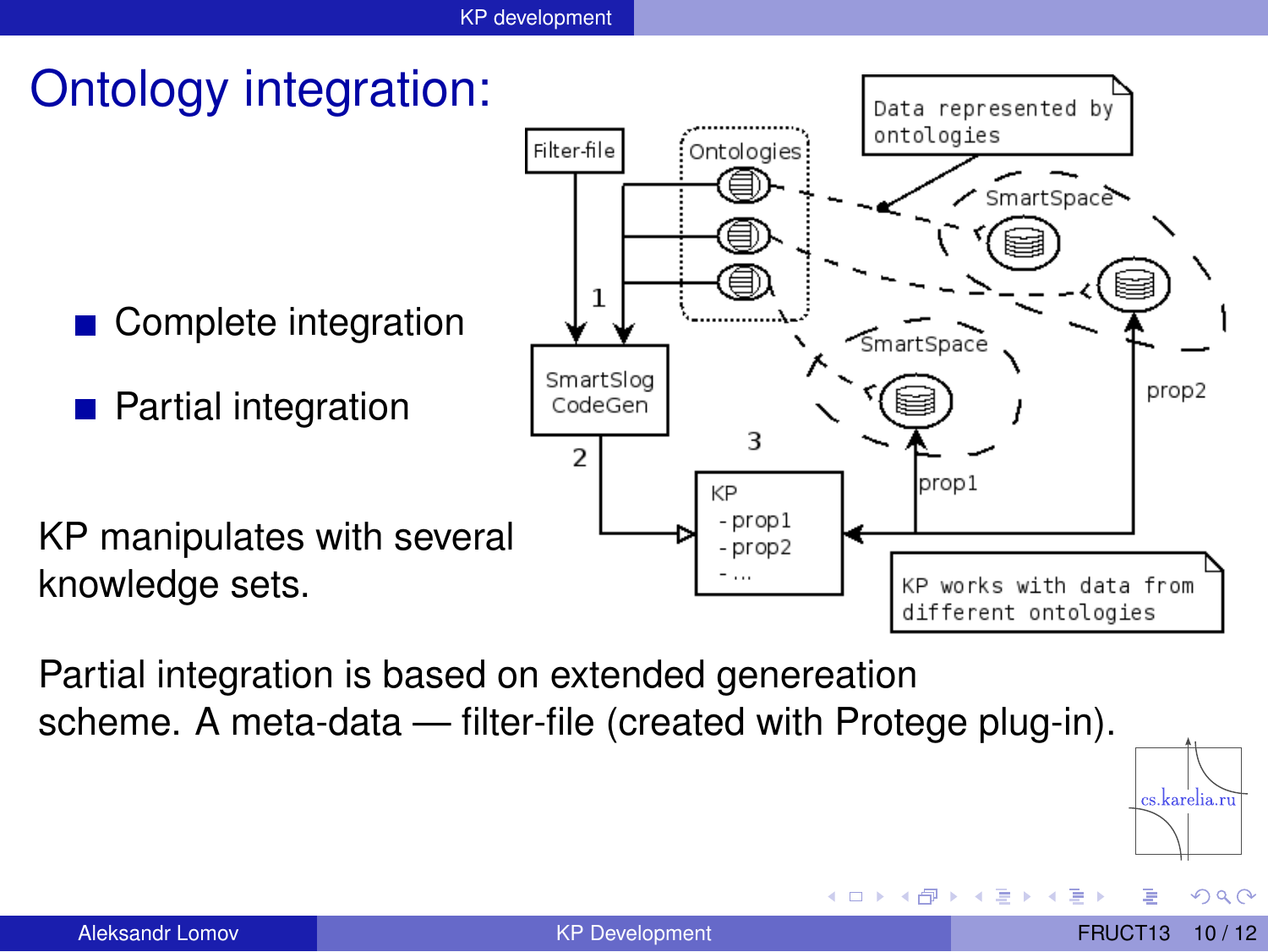#### General-property model

- Several properties are represented with one property
- Handlers defines operation logic
- **Combining requests to the smart space**

<span id="page-10-0"></span>General-property is under construction now.